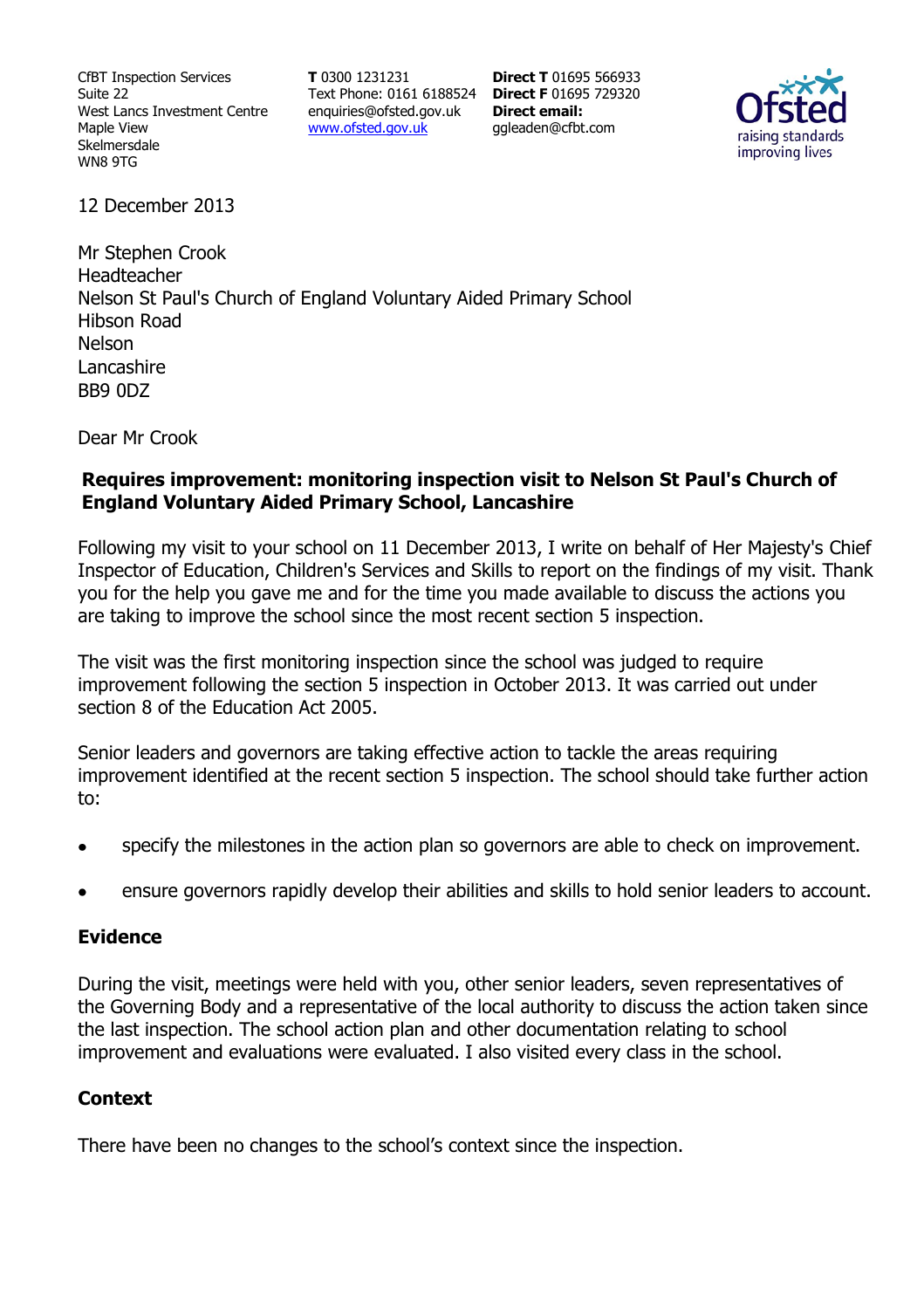

# **Main findings**

You and your Governing Body accept the judgement of the last inspection and see it as a baseline from which to advance. Although you had only joined the school three weeks before the inspection you had identified the key issues for improvement it raised. You have subsequently accelerated the changes needed to address them. Your action plan is appropriate but should be further improved by defining milestones that will allow governors to check that it is working.

The way in which you restructured the leadership team is having a significant impact on improving the standards of teaching and learning. Senior leaders are more able to demonstrate how they improve the school. For example; the early years and foundation stage leader's use of high quality analysis of pupil achievement data and how they use it to raise standards by targeting support for pupils where it is most needed.

Teaching is improving because leaders insist upon teachers meeting higher expectations with regard to their planning and marking and because of your effective individual coaching for teachers. Teachers are better at using data to match tasks to pupils' abilities. Regular individual meetings with teachers to check pupils' progress are used to hold them to account and identify where further improvement is necessary. Teachers' morale is high because you make clear what needs to improve and provide appropriate support and guidance to help them achieve it.

Training for teachers and teaching assistants is improving their skills in the teaching of writing. More regular and rigorous checking by subject leaders regarding the impact of training on pupils' standards means they now identify what is successful and where further work needs to be done.

You have been swift to use your Local Authority Advisor to secure links with an outstanding school. This is used well to give teachers opportunities to visit and learn from good practice. Additional support from local authority consultants is improving the standards of teaching.

Governors were slow to respond to the outcomes of the inspection initially. However, the momentum is growing and effective actions have now been taken. Governors are taking appropriate steps to address gaps in their skills and knowledge regarding school improvement. There has been an external review of Governance by the Local Authority. However the school is awaiting its report and action plan. A Standards and Effectiveness Committee has been established and is focussed on holding senior leaders to account.

Ofsted may carry out further visits and, where necessary, provide further support and challenge to the school until its next section 5 inspection.

## **External support**

The Local Authority has tailored its support for the school appropriately, recognising the impact the new headteacher is having in improving standards. The Local Authority recognises the need to improve the ability of governors to challenge the school.